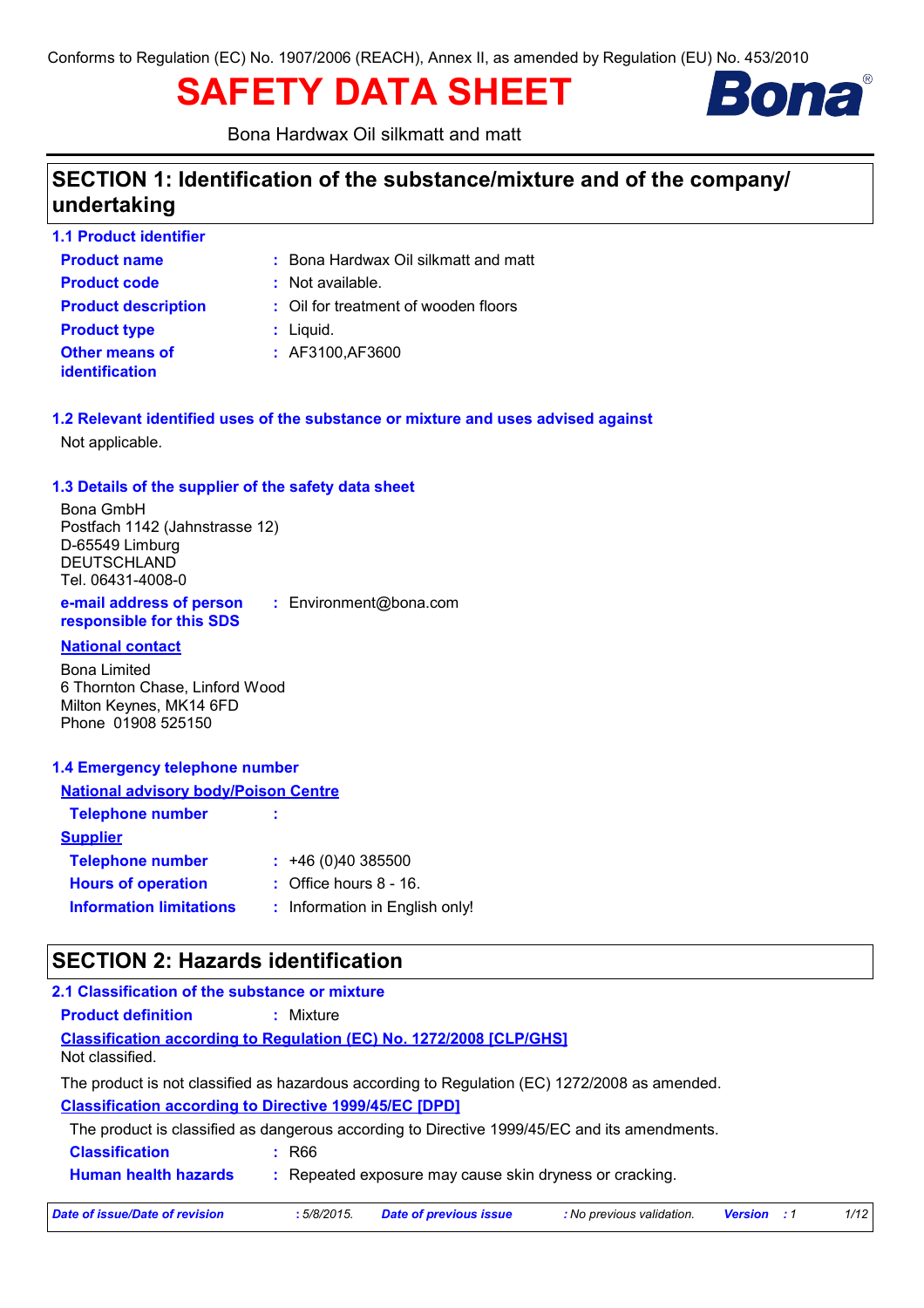## **SECTION 2: Hazards identification**

See Section 11 for more detailed information on health effects and symptoms. See Section 16 for the full text of the R phrases or H statements declared above.

| <b>2.2 Label elements</b>                                                                                                                                       |                                                       |
|-----------------------------------------------------------------------------------------------------------------------------------------------------------------|-------------------------------------------------------|
| <b>Signal word</b>                                                                                                                                              | : No signal word.                                     |
| <b>Hazard statements</b>                                                                                                                                        | : No known significant effects or critical hazards.   |
| <b>Precautionary statements</b>                                                                                                                                 |                                                       |
| <b>General</b>                                                                                                                                                  | : Keep out of reach of children.                      |
| <b>Prevention</b>                                                                                                                                               | Not applicable.                                       |
| <b>Response</b>                                                                                                                                                 | Get medical attention if you feel unwell.             |
| <b>Storage</b>                                                                                                                                                  | Not applicable.                                       |
| <b>Disposal</b>                                                                                                                                                 | Not applicable.                                       |
| <b>Supplemental label</b><br>elements                                                                                                                           | Repeated exposure may cause skin dryness or cracking. |
| <b>Annex XVII - Restrictions</b><br>on the manufacture,<br>placing on the market and<br>use of certain dangerous<br>substances, mixtures and<br><b>articles</b> | : Not applicable.                                     |
| <b>Special packaging requirements</b>                                                                                                                           |                                                       |
| <b>Containers to be fitted</b><br>with child-resistant<br>fastenings                                                                                            | : Not applicable.                                     |
| <b>Tactile warning of danger : Not applicable.</b>                                                                                                              |                                                       |

#### **2.3 Other hazards**

**Other hazards which do : not result in classification** Risk of self-ignition. Contaminated equipment for cleaning, cloths, rags, dust from sanding etc. can cause self-ignition. All cloths etc. must be put into water, sealed containers or be burnt.

## **SECTION 3: Composition/information on ingredients**

| <b>3.2 Mixtures</b>                        | : Mixture                          |                |                                                                             |                                                                                 |             |
|--------------------------------------------|------------------------------------|----------------|-----------------------------------------------------------------------------|---------------------------------------------------------------------------------|-------------|
|                                            |                                    |                |                                                                             | <b>Classification</b>                                                           |             |
| <b>Product/ingredient</b><br>name          | <b>Identifiers</b>                 | $\frac{9}{6}$  | 67/548/EEC                                                                  | <b>Regulation (EC) No.</b><br>1272/2008 [CLP]                                   | <b>Type</b> |
| Alkanes, C11-15-iso-                       | REACH #:<br>01-2119472146-39       | $≥30-$<br>$50$ | Xn; R65                                                                     | Asp. Tox. 1, H304                                                               | $[1]$       |
|                                            | $EC: 292-460-6$<br>CAS: 90622-58-5 |                | <b>R66</b>                                                                  |                                                                                 |             |
| Naphtha (petroleum),<br>hydrotreated heavy | REACH #:<br>101-2119457273-39      | $≥10-$<br>$25$ | Xn; R65                                                                     | Asp. Tox. 1, H304                                                               | [1] [2]     |
|                                            | EC: 918-481-9<br>CAS: 64742-48-9   |                | <b>R66</b>                                                                  |                                                                                 |             |
|                                            |                                    |                | See Section 16 for<br>the full text of the R-<br>phrases declared<br>above. | See Section 16 for the<br>l full text of the H<br>statements declared<br>above. |             |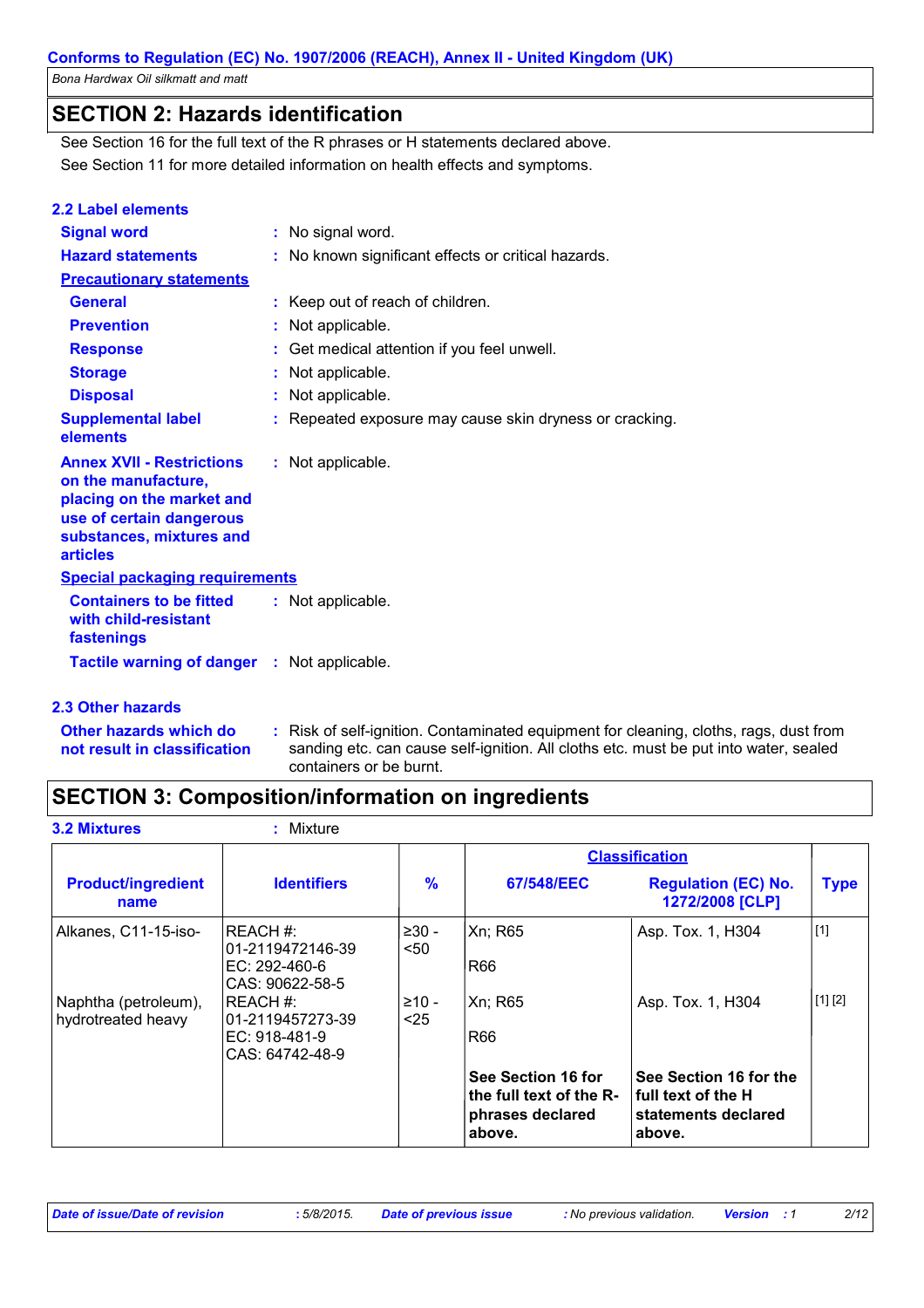## **SECTION 3: Composition/information on ingredients**

There are no additional ingredients present which, within the current knowledge of the supplier and in the concentrations applicable, are classified as hazardous to health or the environment, are PBTs, vPvBs or Substances of equivalent concern, or have been assigned a workplace exposure limit and hence require reporting in this section.

#### **T**<sub>vpe</sub>

[1] Substance classified with a health or environmental hazard

[2] Substance with a workplace exposure limit

- [3] Substance meets the criteria for PBT according to Regulation (EC) No. 1907/2006, Annex XIII
- [4] Substance meets the criteria for vPvB according to Regulation (EC) No. 1907/2006, Annex XIII

[5] Substance of equivalent concern

Occupational exposure limits, if available, are listed in Section 8.

### **SECTION 4: First aid measures**

| <b>4.1 Description of first aid measures</b> |                                                                                                                                                                                                             |
|----------------------------------------------|-------------------------------------------------------------------------------------------------------------------------------------------------------------------------------------------------------------|
| <b>General</b>                               | : In all cases of doubt, or when symptoms persist, seek medical attention. Never give<br>anything by mouth to an unconscious person. If unconscious, place in recovery<br>position and seek medical advice. |
| <b>Eye contact</b>                           | : Check for and remove any contact lenses. Immediately flush eyes with running<br>water for at least 15 minutes, keeping eyelids open. Seek immediate medical<br>attention.                                 |
| <b>Inhalation</b>                            | : Remove to fresh air. Keep person warm and at rest. If not breathing, if breathing is<br>irregular or if respiratory arrest occurs, provide artificial respiration or oxygen by<br>trained personnel.      |
| <b>Skin contact</b>                          | : Remove contaminated clothing and shoes. Wash skin thoroughly with soap and<br>water or use recognised skin cleanser. Do NOT use solvents or thinners.                                                     |
| <b>Ingestion</b>                             | : If swallowed, seek medical advice immediately and show the container or label.<br>Keep person warm and at rest. Do NOT induce vomiting.                                                                   |
| <b>Protection of first-aiders</b>            | : No action shall be taken involving any personal risk or without suitable training. It<br>may be dangerous to the person providing aid to give mouth-to-mouth resuscitation.                               |

#### **4.2 Most important symptoms and effects, both acute and delayed**

There are no data available on the mixture itself. The mixture has been assessed following the conventional method of the Dangerous Preparations Directive 1999/45/EC and classified for toxicological hazards accordingly. See Sections 2 and 3 for details.

Exposure to component solvent vapour concentrations in excess of the stated occupational exposure limit may result in adverse health effects such as mucous membrane and respiratory system irritation and adverse effects on the kidneys, liver and central nervous system. Symptoms and signs include headache, dizziness, fatigue, muscular weakness, drowsiness and, in extreme cases, loss of consciousness.

Solvents may cause some of the above effects by absorption through the skin. Repeated or prolonged contact with the mixture may cause removal of natural fat from the skin, resulting in non-allergic contact dermatitis and absorption through the skin.

If splashed in the eyes, the liquid may cause irritation and reversible damage.

Ingestion may cause nausea, diarrhea and vomiting.

This takes into account, where known, delayed and immediate effects and also chronic effects of components from short-term and long-term exposure by oral, inhalation and dermal routes of exposure and eye contact.

#### **4.3 Indication of any immediate medical attention and special treatment needed**

| Notes to physician         | : Treat symptomatically. Contact poison treatment specialist immediately if large<br>quantities have been ingested or inhaled. |
|----------------------------|--------------------------------------------------------------------------------------------------------------------------------|
| <b>Specific treatments</b> | : No specific treatment.                                                                                                       |

See toxicological information (Section 11)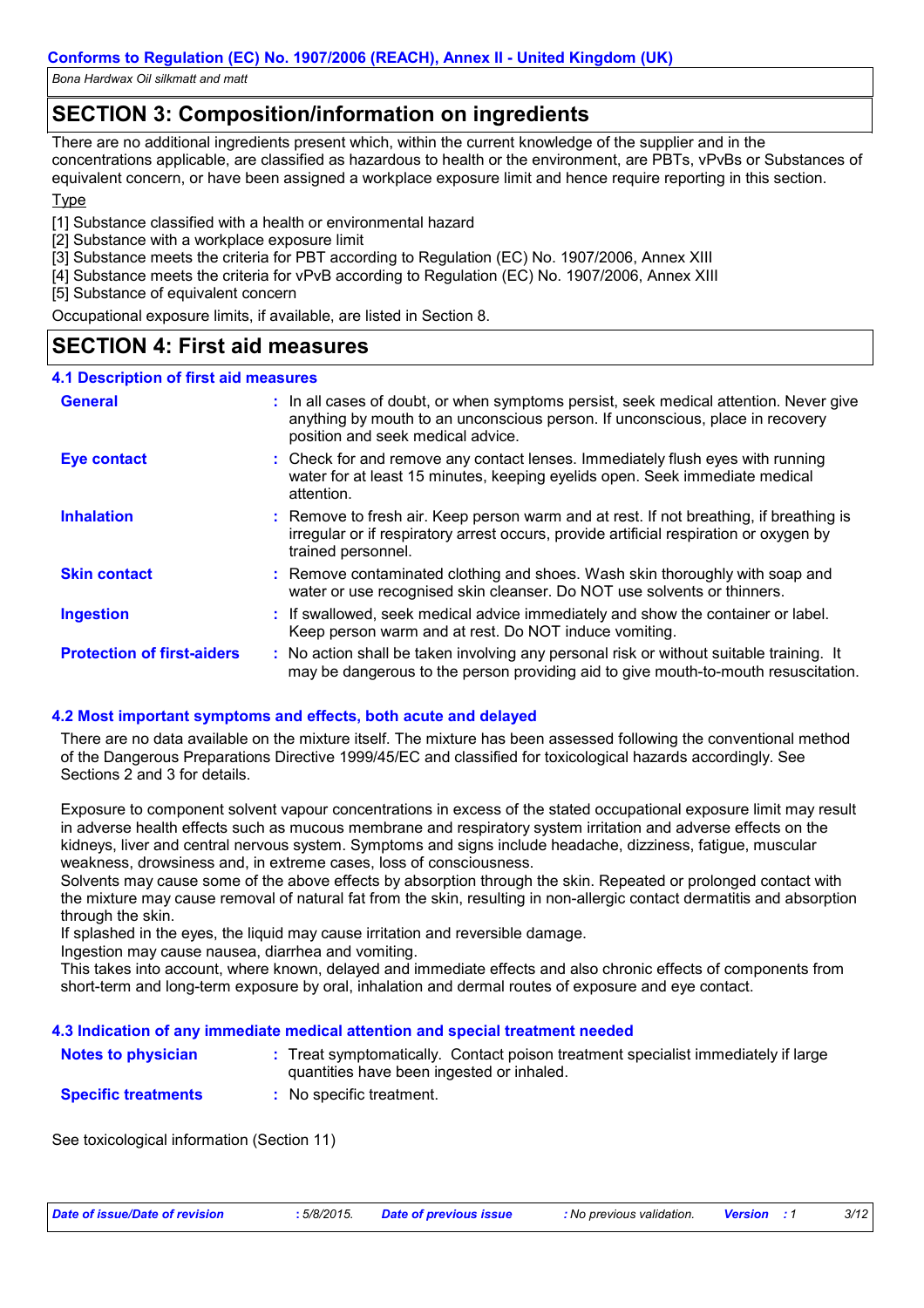## **SECTION 5: Firefighting measures**

| 5.1 Extinguishing media                                   |                                                                                                                              |
|-----------------------------------------------------------|------------------------------------------------------------------------------------------------------------------------------|
| <b>Suitable extinguishing</b><br>media                    | : Recommended: alcohol-resistant foam, $CO2$ , powders, water spray.                                                         |
| <b>Unsuitable extinguishing</b><br>media                  | : Do not use water jet.                                                                                                      |
| 5.2 Special hazards arising from the substance or mixture |                                                                                                                              |
| <b>Hazards from the</b><br>substance or mixture           | : Fire will produce dense black smoke. Exposure to decomposition products may<br>cause a health hazard.                      |
| <b>Hazardous thermal</b><br>decomposition products        | : Decomposition products may include the following materials: carbon monoxide,<br>carbon dioxide, smoke, oxides of nitrogen. |
| <b>5.3 Advice for firefighters</b>                        |                                                                                                                              |
| <b>Special protective actions</b><br>for fire-fighters    | : Cool closed containers exposed to fire with water. Do not release runoff from fire to<br>drains or watercourses.           |
| <b>Special protective</b><br>equipment for fire-fighters  | : Appropriate breathing apparatus may be required.                                                                           |

## **SECTION 6: Accidental release measures**

|                                                                | 6.1 Personal precautions, protective equipment and emergency procedures                                                                                                                                                                                                            |
|----------------------------------------------------------------|------------------------------------------------------------------------------------------------------------------------------------------------------------------------------------------------------------------------------------------------------------------------------------|
| For non-emergency<br>personnel                                 | : Exclude sources of ignition and ventilate the area. Avoid breathing vapour or mist.<br>Refer to protective measures listed in sections 7 and 8.                                                                                                                                  |
| For emergency responders :                                     | If specialised clothing is required to deal with the spillage, take note of any<br>information in Section 8 on suitable and unsuitable materials. See also the<br>information in "For non-emergency personnel".                                                                    |
| <b>6.2 Environmental</b><br><b>precautions</b>                 | : Do not allow to enter drains or watercourses. If the product contaminates lakes,<br>rivers, or sewers, inform the appropriate authorities in accordance with local<br>regulations.                                                                                               |
| 6.3 Methods and material<br>for containment and<br>cleaning up | : Contain and collect spillage with non-combustible, absorbent material e.g. sand,<br>earth, vermiculite or diatomaceous earth and place in container for disposal<br>according to local regulations (see Section 13). Preferably clean with a detergent.<br>Avoid using solvents. |
| 6.4 Reference to other<br><b>sections</b>                      | : See Section 1 for emergency contact information.<br>See Section 8 for information on appropriate personal protective equipment.<br>See Section 13 for additional waste treatment information.                                                                                    |

## **SECTION 7: Handling and storage**

The information in this section contains generic advice and guidance. The list of Identified Uses in Section 1 should be consulted for any available use-specific information provided in the Exposure Scenario(s).

| <b>7.1 Precautions for safe</b><br>handling | conducting type. | protected to the appropriate standard.<br>from one container to another. | : Prevent the creation of flammable or explosive concentrations of vapours in air and<br>avoid vapour concentrations higher than the occupational exposure limits.<br>In addition, the product should only be used in areas from which all naked lights and<br>other sources of ignition have been excluded. Electrical equipment should be<br>Mixture may charge electrostatically: always use earthing leads when transferring<br>Operators should wear antistatic footwear and clothing and floors should be of the |                    |      |
|---------------------------------------------|------------------|--------------------------------------------------------------------------|------------------------------------------------------------------------------------------------------------------------------------------------------------------------------------------------------------------------------------------------------------------------------------------------------------------------------------------------------------------------------------------------------------------------------------------------------------------------------------------------------------------------|--------------------|------|
| Date of issue/Date of revision              | :5/8/2015.       | <b>Date of previous issue</b>                                            | : No previous validation.                                                                                                                                                                                                                                                                                                                                                                                                                                                                                              | <b>Version</b> : 1 | 4/12 |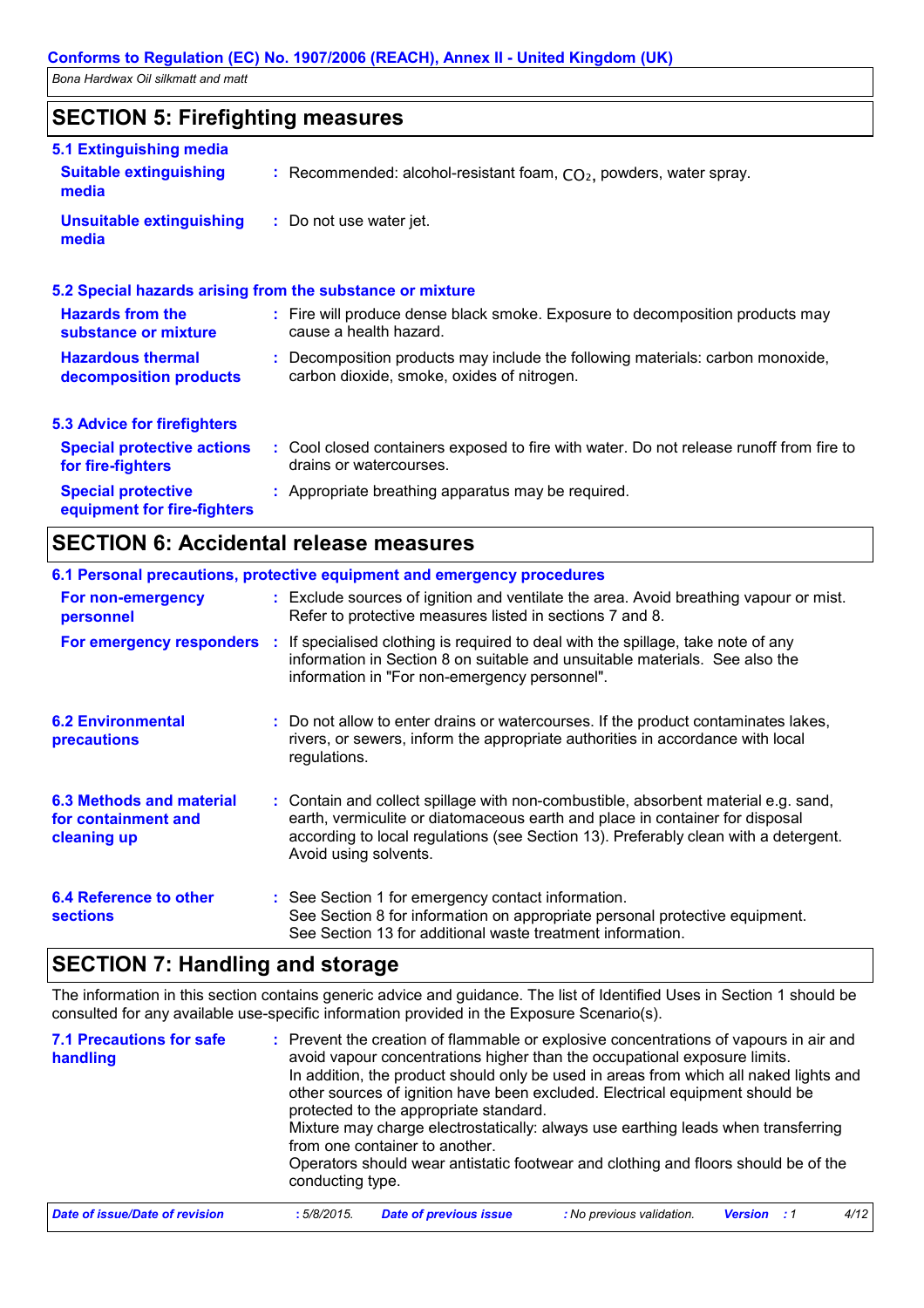### **SECTION 7: Handling and storage**

Keep away from heat, sparks and flame. No sparking tools should be used. Avoid contact with skin and eyes. Avoid the inhalation of dust, particulates, spray or mist arising from the application of this mixture. Avoid inhalation of dust from sanding.

Eating, drinking and smoking should be prohibited in areas where this material is handled, stored and processed.

Put on appropriate personal protective equipment (see Section 8).

Never use pressure to empty. Container is not a pressure vessel.

Always keep in containers made from the same material as the original one. Comply with the health and safety at work laws.

Do not allow to enter drains or watercourses.

**Information on fire and explosion protection**

Vapours are heavier than air and may spread along floors. Vapours may form explosive mixtures with air.

#### **7.2 Conditions for safe storage, including any incompatibilities**

Store in accordance with local regulations.

#### **Notes on joint storage**

Keep away from: oxidising agents, strong alkalis, strong acids.

#### **Additional information on storage conditions**

Observe label precautions. Store between the following temperatures: 1 to 35°C (33.8 to 95°F). Store in a dry, cool and well-ventilated area. Keep away from heat and direct sunlight. Keep away from sources of ignition. No smoking. Prevent unauthorised access. Containers that have been opened must be carefully resealed and kept upright to prevent leakage.

#### **7.3 Specific end use(s)**

**Recommendations : Industrial sector specific : solutions** : Not available. : Not available.

### **SECTION 8: Exposure controls/personal protection**

The information in this section contains generic advice and guidance. Information is provided based on typical anticipated uses of the product. Additional measures might be required for bulk handling or other uses that could significantly increase worker exposure or environmental releases.

#### **8.1 Control parameters**

#### **Occupational exposure limits**

| <b>Product/ingredient name</b>                                | <b>Exposure limit values</b>                                                                                                                                                                                                                                                                                                                                                                                                                                                                                                                                                                                                                                                                                                                                                                                                                                                                                                                                                                                        |
|---------------------------------------------------------------|---------------------------------------------------------------------------------------------------------------------------------------------------------------------------------------------------------------------------------------------------------------------------------------------------------------------------------------------------------------------------------------------------------------------------------------------------------------------------------------------------------------------------------------------------------------------------------------------------------------------------------------------------------------------------------------------------------------------------------------------------------------------------------------------------------------------------------------------------------------------------------------------------------------------------------------------------------------------------------------------------------------------|
| Naphtha (petroleum), hydrotreated heavy                       | EH40/2005 WELs (United Kingdom (UK)).<br>TWA: 1000 mg/m <sup>3</sup> 8 hours.                                                                                                                                                                                                                                                                                                                                                                                                                                                                                                                                                                                                                                                                                                                                                                                                                                                                                                                                       |
| <b>Recommended monitoring</b><br>÷<br>procedures<br>required. | If this product contains ingredients with exposure limits, personal, workplace<br>atmosphere or biological monitoring may be required to determine the effectiveness<br>of the ventilation or other control measures and/or the necessity to use respiratory<br>protective equipment. Reference should be made to monitoring standards, such as<br>the following: European Standard EN 689 (Workplace atmospheres - Guidance for<br>the assessment of exposure by inhalation to chemical agents for comparison with<br>limit values and measurement strategy) European Standard EN 14042 (Workplace<br>atmospheres - Guide for the application and use of procedures for the assessment<br>of exposure to chemical and biological agents) European Standard EN 482<br>(Workplace atmospheres - General requirements for the performance of procedures<br>for the measurement of chemical agents) Reference to national guidance<br>documents for methods for the determination of hazardous substances will also be |
| <b>DNELS/DMELS</b>                                            |                                                                                                                                                                                                                                                                                                                                                                                                                                                                                                                                                                                                                                                                                                                                                                                                                                                                                                                                                                                                                     |

*Date of issue/Date of revision* **:** *5/8/2015. Date of previous issue : No previous validation. Version : 1 5/12*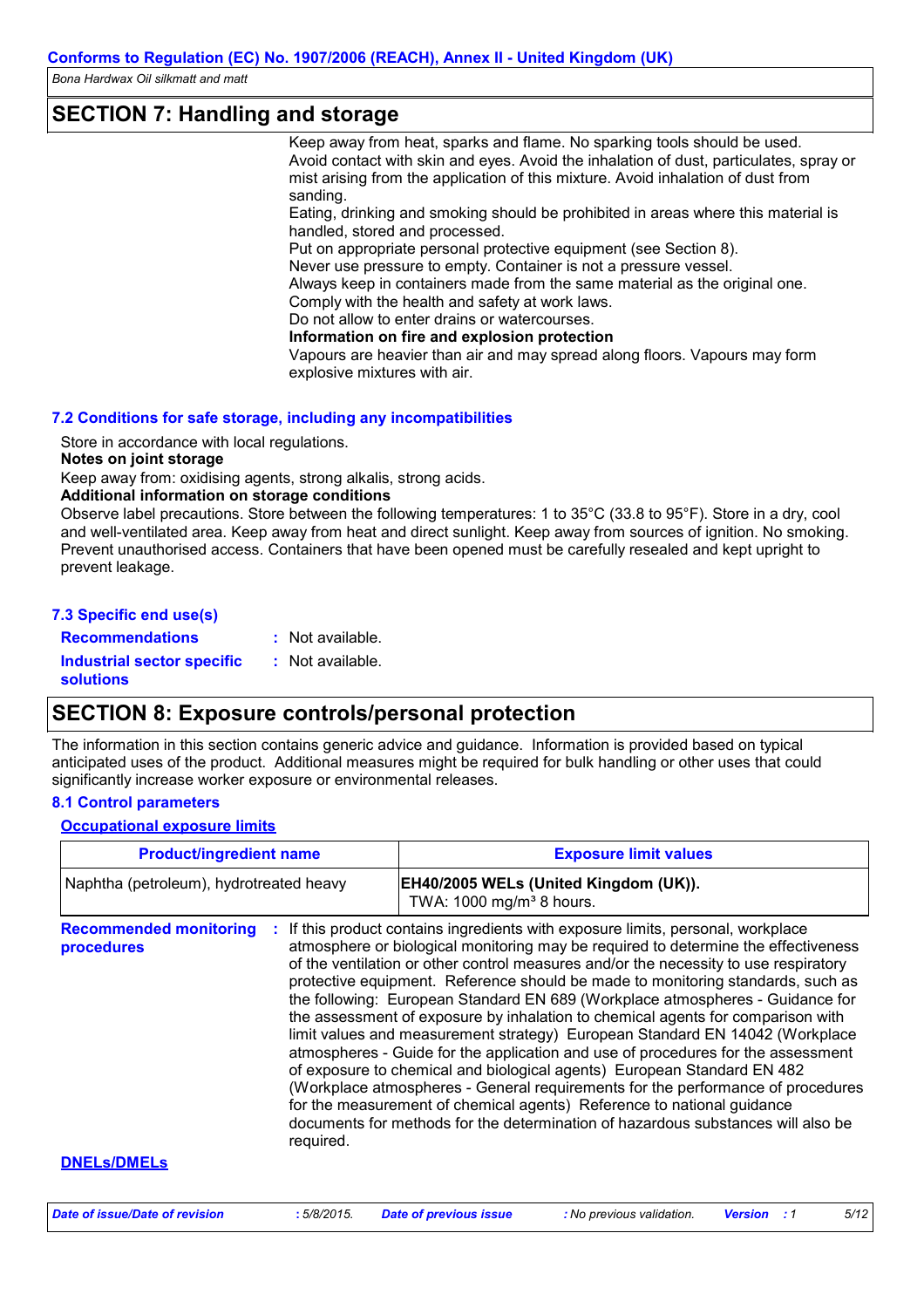## **SECTION 8: Exposure controls/personal protection**

No DNELs/DMELs available.

#### **PNECs**

No PNECs available

| <b>8.2 Exposure controls</b>                      |                                                                                                                                                                                                                                                                                                                                                                                                   |
|---------------------------------------------------|---------------------------------------------------------------------------------------------------------------------------------------------------------------------------------------------------------------------------------------------------------------------------------------------------------------------------------------------------------------------------------------------------|
| <b>Appropriate engineering</b><br><b>controls</b> | : Provide adequate ventilation. Where reasonably practicable, this should be<br>achieved by the use of local exhaust ventilation and good general extraction. If<br>these are not sufficient to maintain concentrations of particulates and solvent<br>vapours below the OEL, suitable respiratory protection must be worn.                                                                       |
| <b>Individual protection measures</b>             |                                                                                                                                                                                                                                                                                                                                                                                                   |
| <b>Hygiene measures</b>                           | : Wash hands, forearms and face thoroughly after handling chemical products, before<br>eating, smoking and using the lavatory and at the end of the working period.<br>Appropriate techniques should be used to remove potentially contaminated clothing.<br>Wash contaminated clothing before reusing. Ensure that eyewash stations and<br>safety showers are close to the workstation location. |
| <b>Eye/face protection</b>                        | : Use safety eyewear designed to protect against splash of liquids.                                                                                                                                                                                                                                                                                                                               |
| <b>Skin protection</b>                            |                                                                                                                                                                                                                                                                                                                                                                                                   |
| <b>Hand protection</b>                            |                                                                                                                                                                                                                                                                                                                                                                                                   |
| combination of chemicals.                         | There is no one glove material or combination of materials that will give unlimited resistance to any individual or                                                                                                                                                                                                                                                                               |
|                                                   | The breakthrough time must be greater than the end use time of the product.<br>The instructions and information provided by the glove manufacturer on use, storage, maintenance and                                                                                                                                                                                                               |
| replacement must be followed.                     |                                                                                                                                                                                                                                                                                                                                                                                                   |
|                                                   | Gloves should be replaced regularly and if there is any sign of damage to the glove material.                                                                                                                                                                                                                                                                                                     |
|                                                   | Always ensure that gloves are free from defects and that they are stored and used correctly.<br>The performance or effectiveness of the glove may be reduced by physical/chemical damage and poor                                                                                                                                                                                                 |
| maintenance.                                      |                                                                                                                                                                                                                                                                                                                                                                                                   |
| occurred.                                         | Barrier creams may help to protect the exposed areas of the skin but should not be applied once exposure has                                                                                                                                                                                                                                                                                      |
| <b>Gloves</b>                                     | : For prolonged or repeated handling, use the following type of gloves:                                                                                                                                                                                                                                                                                                                           |
|                                                   | Recommended: nitrile rubber                                                                                                                                                                                                                                                                                                                                                                       |
|                                                   | The recommendation for the type or types of glove to use when handling this<br>product is based on information from the following source:                                                                                                                                                                                                                                                         |
|                                                   | The user must check that the final choice of type of glove selected for handling this<br>product is the most appropriate and takes into account the particular conditions of<br>use, as included in the user's risk assessment.                                                                                                                                                                   |
| <b>Body protection</b>                            | : Personnel should wear antistatic clothing made of natural fibres or of high-<br>temperature-resistant synthetic fibres.                                                                                                                                                                                                                                                                         |
| <b>Other skin protection</b>                      | : Appropriate footwear and any additional skin protection measures should be<br>selected based on the task being performed and the risks involved and should be<br>approved by a specialist before handling this product.                                                                                                                                                                         |
| <b>Respiratory protection</b>                     | : If workers are exposed to concentrations above the exposure limit, they must use<br>appropriate, certified respirators.                                                                                                                                                                                                                                                                         |
| <b>Environmental exposure</b><br><b>controls</b>  | : Do not allow to enter drains or watercourses.                                                                                                                                                                                                                                                                                                                                                   |
|                                                   |                                                                                                                                                                                                                                                                                                                                                                                                   |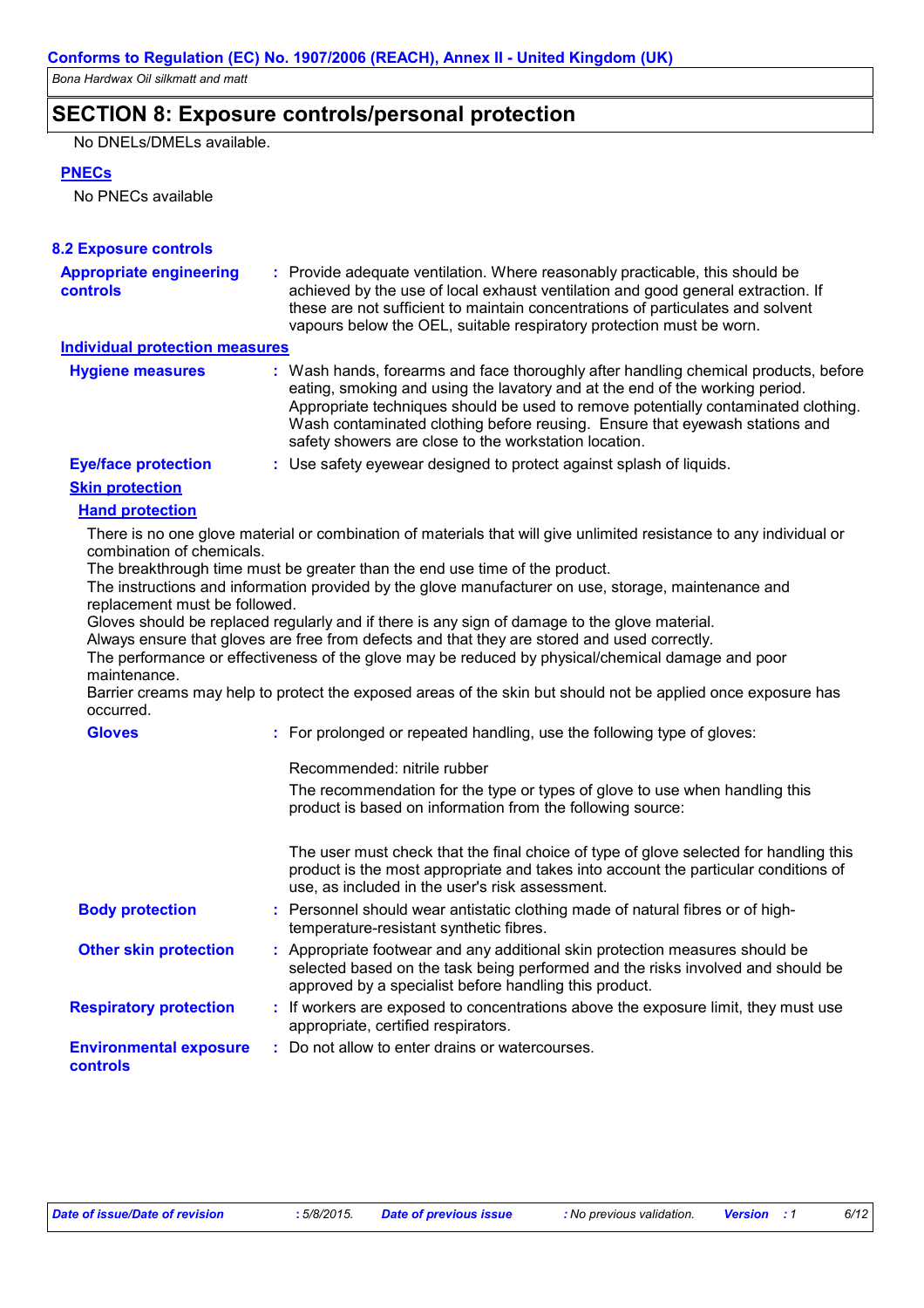### **SECTION 9: Physical and chemical properties**

| 9.1 Information on basic physical and chemical properties         |    |                                                                                                                                                                                                        |
|-------------------------------------------------------------------|----|--------------------------------------------------------------------------------------------------------------------------------------------------------------------------------------------------------|
| <b>Appearance</b>                                                 |    |                                                                                                                                                                                                        |
| <b>Physical state</b>                                             |    | : Liquid. [Viscous liquid.]                                                                                                                                                                            |
| <b>Colour</b>                                                     |    | Brown.                                                                                                                                                                                                 |
| <b>Odour</b>                                                      |    | Faint odour.                                                                                                                                                                                           |
| <b>Odour threshold</b>                                            |    | : Not available.                                                                                                                                                                                       |
| pH                                                                |    | Not available.                                                                                                                                                                                         |
| <b>Melting point/freezing point</b>                               |    | $:$ Not available.                                                                                                                                                                                     |
| Initial boiling point and<br>boiling range                        |    | $:$ >100 $^{\circ}$ C                                                                                                                                                                                  |
| <b>Flash point</b>                                                |    | : Closed cup: >62°C [Pensky-Martens.]                                                                                                                                                                  |
| <b>Evaporation rate</b>                                           |    | Not available.                                                                                                                                                                                         |
| <b>Flammability (solid, gas)</b>                                  | ÷. | Risk of self-ignition. Contaminated equipment for cleaning, cloths, rags, dust<br>from sanding etc. can cause self-ignition. All cloths etc. must be put into water,<br>sealed containers or be burnt. |
| <b>Upper/lower flammability or</b><br>explosive limits            |    | : Lower: $0.5\%$<br>Upper: 7%                                                                                                                                                                          |
| <b>Vapour pressure</b>                                            |    | : Not available.                                                                                                                                                                                       |
| <b>Vapour density</b>                                             |    | Not available.                                                                                                                                                                                         |
| <b>Relative density</b>                                           |    | : 0.9                                                                                                                                                                                                  |
| <b>Solubility(ies)</b>                                            |    | : Insoluble in the following materials: cold water and hot water.                                                                                                                                      |
| <b>Partition coefficient: n-octanol/: Not available.</b><br>water |    |                                                                                                                                                                                                        |
| <b>Auto-ignition temperature</b>                                  |    | $:$ Not available.                                                                                                                                                                                     |
| <b>Decomposition temperature</b>                                  |    | $:$ Not available.                                                                                                                                                                                     |
| <b>Viscosity</b>                                                  |    | Kinematic (room temperature): $>0.3$ cm <sup>2</sup> /s                                                                                                                                                |
| <b>Explosive properties</b>                                       |    | Not available.                                                                                                                                                                                         |
| <b>Oxidising properties</b>                                       |    | : Not available.                                                                                                                                                                                       |
|                                                                   |    |                                                                                                                                                                                                        |

#### **9.2 Other information**

No additional information.

## **SECTION 10: Stability and reactivity**

| Date of issue/Date of revision                  | 7/12<br>:5/8/2015.<br><b>Date of previous issue</b><br>: No previous validation.<br><b>Version</b><br>:1                            |
|-------------------------------------------------|-------------------------------------------------------------------------------------------------------------------------------------|
| <b>10.6 Hazardous</b><br>decomposition products | : Under normal conditions of storage and use, hazardous decomposition products<br>should not be produced.                           |
| <b>10.5 Incompatible materials</b>              | : Keep away from the following materials to prevent strong exothermic reactions:<br>oxidising agents, strong alkalis, strong acids. |
| <b>10.4 Conditions to avoid</b>                 | : When exposed to high temperatures may produce hazardous decomposition<br>products.                                                |
| 10.3 Possibility of<br>hazardous reactions      | : Under normal conditions of storage and use, hazardous reactions will not occur.                                                   |
| <b>10.2 Chemical stability</b>                  | : Stable under recommended storage and handling conditions (see Section 7).                                                         |
| <b>10.1 Reactivity</b>                          | : No specific test data related to reactivity available for this product or its ingredients.                                        |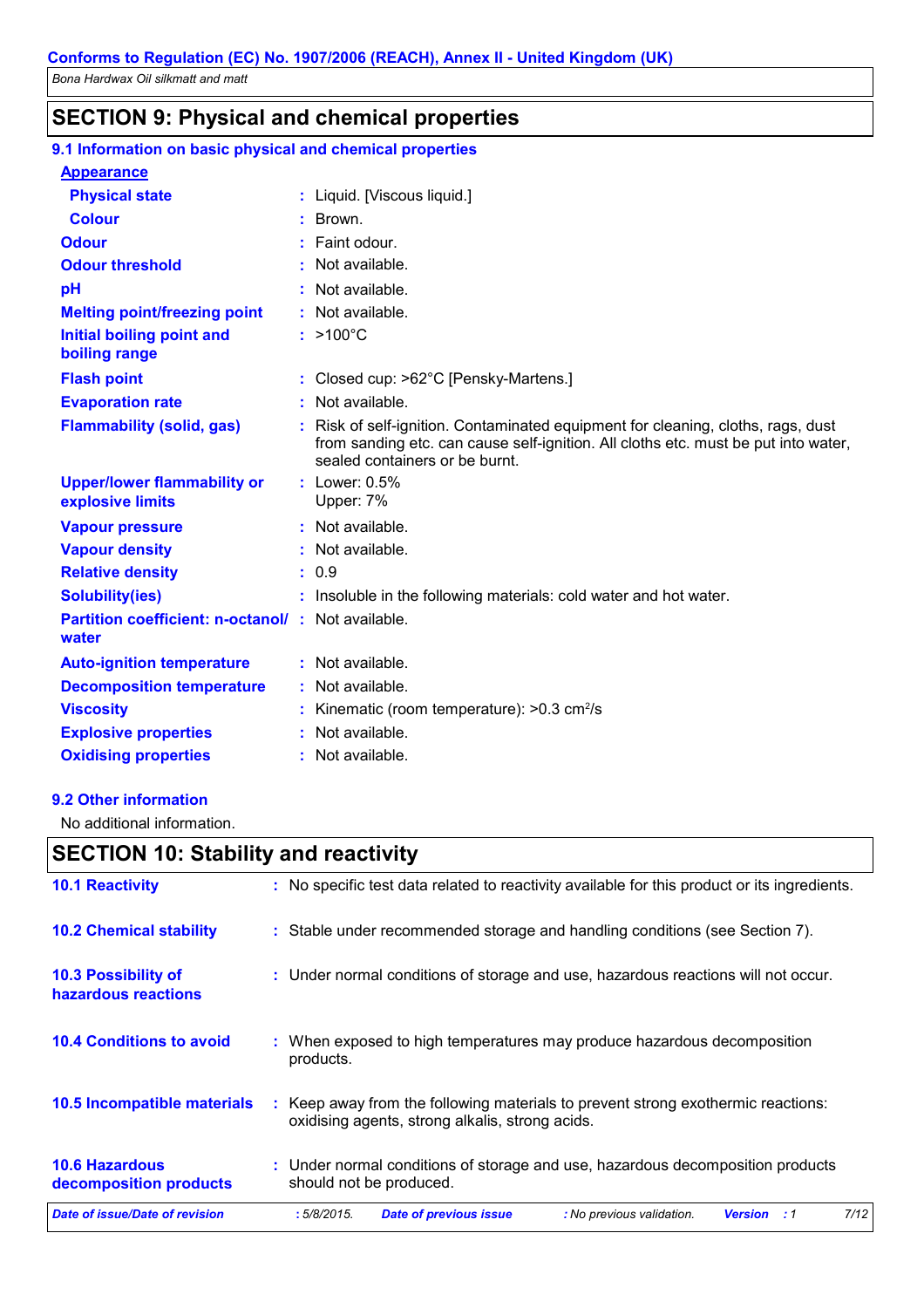## **SECTION 11: Toxicological information**

#### **11.1 Information on toxicological effects**

There are no data available on the mixture itself. The mixture has been assessed following the conventional method of the Dangerous Preparations Directive 1999/45/EC and classified for toxicological hazards accordingly. See Sections 2 and 3 for details.

Exposure to component solvent vapour concentrations in excess of the stated occupational exposure limit may result in adverse health effects such as mucous membrane and respiratory system irritation and adverse effects on the kidneys, liver and central nervous system. Symptoms and signs include headache, dizziness, fatigue, muscular weakness, drowsiness and, in extreme cases, loss of consciousness.

Solvents may cause some of the above effects by absorption through the skin. Repeated or prolonged contact with the mixture may cause removal of natural fat from the skin, resulting in non-allergic contact dermatitis and absorption through the skin.

If splashed in the eyes, the liquid may cause irritation and reversible damage.

Ingestion may cause nausea, diarrhea and vomiting.

This takes into account, where known, delayed and immediate effects and also chronic effects of components from short-term and long-term exposure by oral, inhalation and dermal routes of exposure and eye contact.

#### **Acute toxicity**

| <b>Product/ingredient name</b>                            | <b>Result</b>                  | <b>Species</b> | <b>Dose</b>            | <b>Exposure</b> |
|-----------------------------------------------------------|--------------------------------|----------------|------------------------|-----------------|
| Alkanes, C11-15-iso-                                      | LD50 Dermal                    | Rat            | >3160 mg/kg            |                 |
|                                                           | LD50 Oral                      | Rat            | >5000 mg/kg            |                 |
| Naphtha (petroleum),<br>hydrotreated heavy                | <b>LC50 Inhalation Vapour</b>  | Rat            | 8500 mg/m <sup>3</sup> | 4 hours         |
|                                                           | LD50 Dermal                    | Rabbit         | >3200 mg/kg            |                 |
|                                                           | LD50 Oral                      | Rat            | >5000 mg/kg            |                 |
| <b>Conclusion/Summary</b>                                 | : Not available.               |                |                        |                 |
| <b>Acute toxicity estimates</b>                           |                                |                |                        |                 |
| Not available.                                            |                                |                |                        |                 |
| <b>Irritation/Corrosion</b>                               |                                |                |                        |                 |
| <b>Conclusion/Summary</b>                                 | : Not available.               |                |                        |                 |
| <b>Sensitisation</b>                                      |                                |                |                        |                 |
| <b>Conclusion/Summary</b>                                 | $:$ Not available.             |                |                        |                 |
| <b>Mutagenicity</b>                                       |                                |                |                        |                 |
| <b>Conclusion/Summary</b>                                 | : Not available.               |                |                        |                 |
| <b>Carcinogenicity</b>                                    |                                |                |                        |                 |
| <b>Conclusion/Summary</b>                                 | : Not available.               |                |                        |                 |
| <b>Reproductive toxicity</b>                              |                                |                |                        |                 |
| <b>Conclusion/Summary</b>                                 | : Not available.               |                |                        |                 |
| <b>Teratogenicity</b>                                     |                                |                |                        |                 |
| <b>Conclusion/Summary</b>                                 | : Not available.               |                |                        |                 |
| <b>Specific target organ toxicity (single exposure)</b>   |                                |                |                        |                 |
| Not available.                                            |                                |                |                        |                 |
| <b>Specific target organ toxicity (repeated exposure)</b> |                                |                |                        |                 |
| Not available.                                            |                                |                |                        |                 |
| <b>Aspiration hazard</b>                                  |                                |                |                        |                 |
|                                                           | <b>Product/ingredient name</b> |                | <b>Result</b>          |                 |

| <b>I TURNADING CUICIT HAIRS</b>         | RGSUR                                 |
|-----------------------------------------|---------------------------------------|
| Alkanes, C11-15-iso-                    | ASPIRATION HAZARD - Category 1        |
| Naphtha (petroleum), hydrotreated heavy | <b>ASPIRATION HAZARD - Category 1</b> |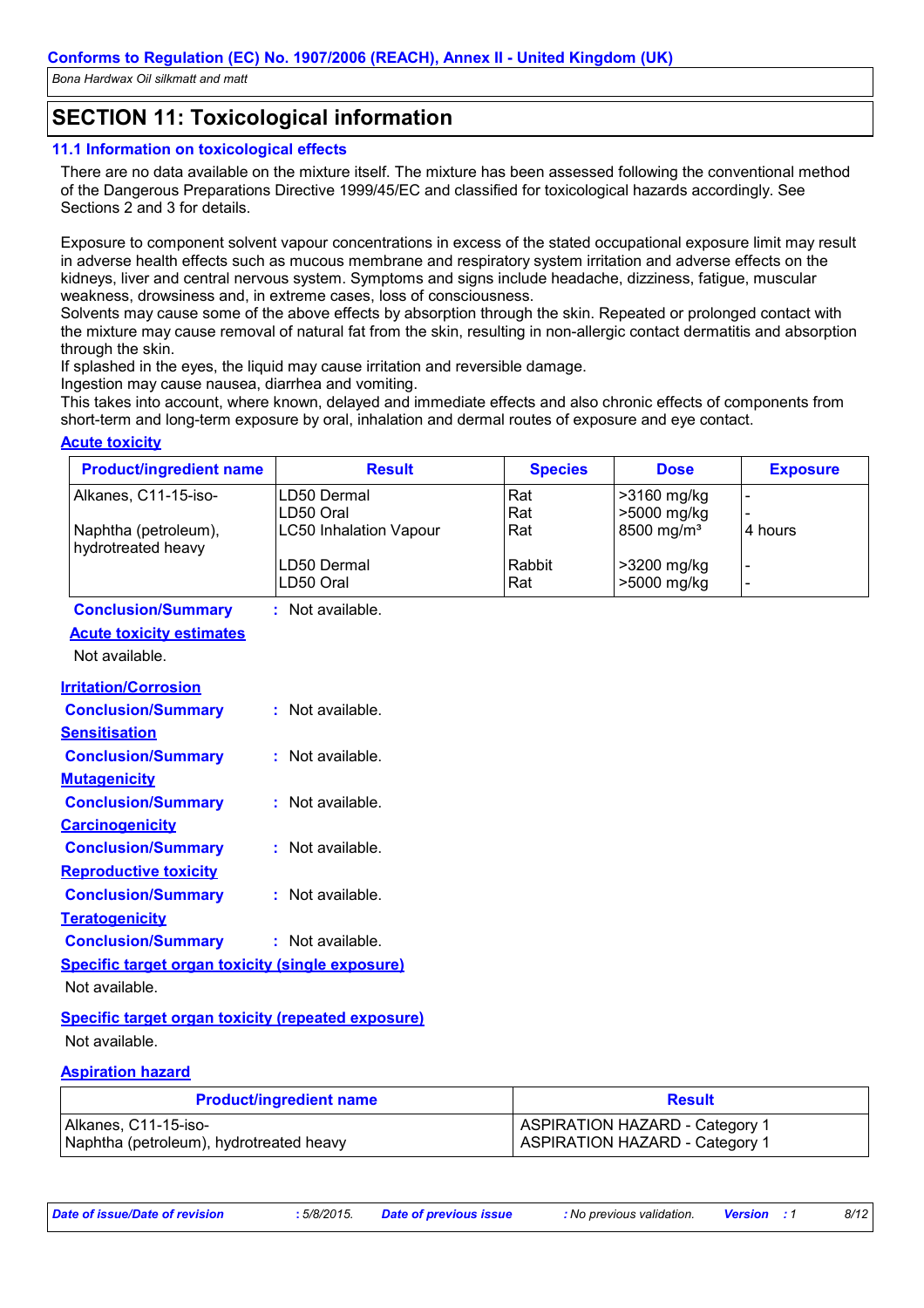## **SECTION 11: Toxicological information**

**Other information :** Not available.

## **SECTION 12: Ecological information**

#### **12.1 Toxicity**

There are no data available on the mixture itself. Do not allow to enter drains or watercourses.

The mixture has been assessed following the conventional method of the Dangerous Preparations Directive 1999/45/EC and is not classified as dangerous for the environment.

| <b>Product/ingredient name</b> | Result               | <b>Species</b> | <b>Exposure</b> |
|--------------------------------|----------------------|----------------|-----------------|
| Alkanes, C11-15-iso-           | Acute LC50 >100 mg/l | Fish           | 196 hours       |
|                                |                      |                |                 |

**Conclusion/Summary :** Not available.

#### **12.2 Persistence and degradability**

| <b>Conclusion/Summary</b>                  | : Not available.         |                   |                  |
|--------------------------------------------|--------------------------|-------------------|------------------|
| <b>Product/ingredient name</b>             | <b>Aquatic half-life</b> | <b>Photolysis</b> | Biodegradability |
| Naphtha (petroleum),<br>hydrotreated heavy |                          |                   | Readily          |

#### **12.3 Bioaccumulative potential**

| <b>Product/ingredient name</b>             | $ $ LogP <sub>ow</sub> | <b>BCF</b> | <b>Potential</b> |
|--------------------------------------------|------------------------|------------|------------------|
| Naphtha (petroleum),<br>hydrotreated heavy |                        | 10 to 2500 | high             |

| <b>12.4 Mobility in soil</b>                            |                    |
|---------------------------------------------------------|--------------------|
| <b>Soil/water partition</b><br><b>coefficient (Koc)</b> | : Not available.   |
| <b>Mobility</b>                                         | $:$ Not available. |

#### **12.5 Results of PBT and vPvB assessment**

| <b>PBT</b>  | : Not applicable. |
|-------------|-------------------|
| <b>vPvB</b> | : Not applicable. |

- 
- **12.6 Other adverse effects** : No known significant effects or critical hazards.

### **SECTION 13: Disposal considerations**

The information in this section contains generic advice and guidance. The list of Identified Uses in Section 1 should be consulted for any available use-specific information provided in the Exposure Scenario(s).

#### **13.1 Waste treatment methods**

| <b>Product</b><br><b>Methods of disposal</b> |           | : The generation of waste should be avoided or minimised wherever possible.<br>Disposal of this product, solutions and any by-products should at all times comply<br>with the requirements of environmental protection and waste disposal legislation<br>and any regional local authority requirements. Dispose of surplus and non-<br>recyclable products via a licensed waste disposal contractor. Waste should not be |                                                                                    |                    |  |      |  |  |
|----------------------------------------------|-----------|--------------------------------------------------------------------------------------------------------------------------------------------------------------------------------------------------------------------------------------------------------------------------------------------------------------------------------------------------------------------------------------------------------------------------|------------------------------------------------------------------------------------|--------------------|--|------|--|--|
|                                              |           | all authorities with jurisdiction.                                                                                                                                                                                                                                                                                                                                                                                       | disposed of untreated to the sewer unless fully compliant with the requirements of |                    |  |      |  |  |
| <b>Hazardous waste</b>                       | $:$ Yes.  |                                                                                                                                                                                                                                                                                                                                                                                                                          |                                                                                    |                    |  |      |  |  |
| Date of issue/Date of revision               | :5/8/2015 | <b>Date of previous issue</b>                                                                                                                                                                                                                                                                                                                                                                                            | : No previous validation.                                                          | <b>Version</b> : 1 |  | 9/12 |  |  |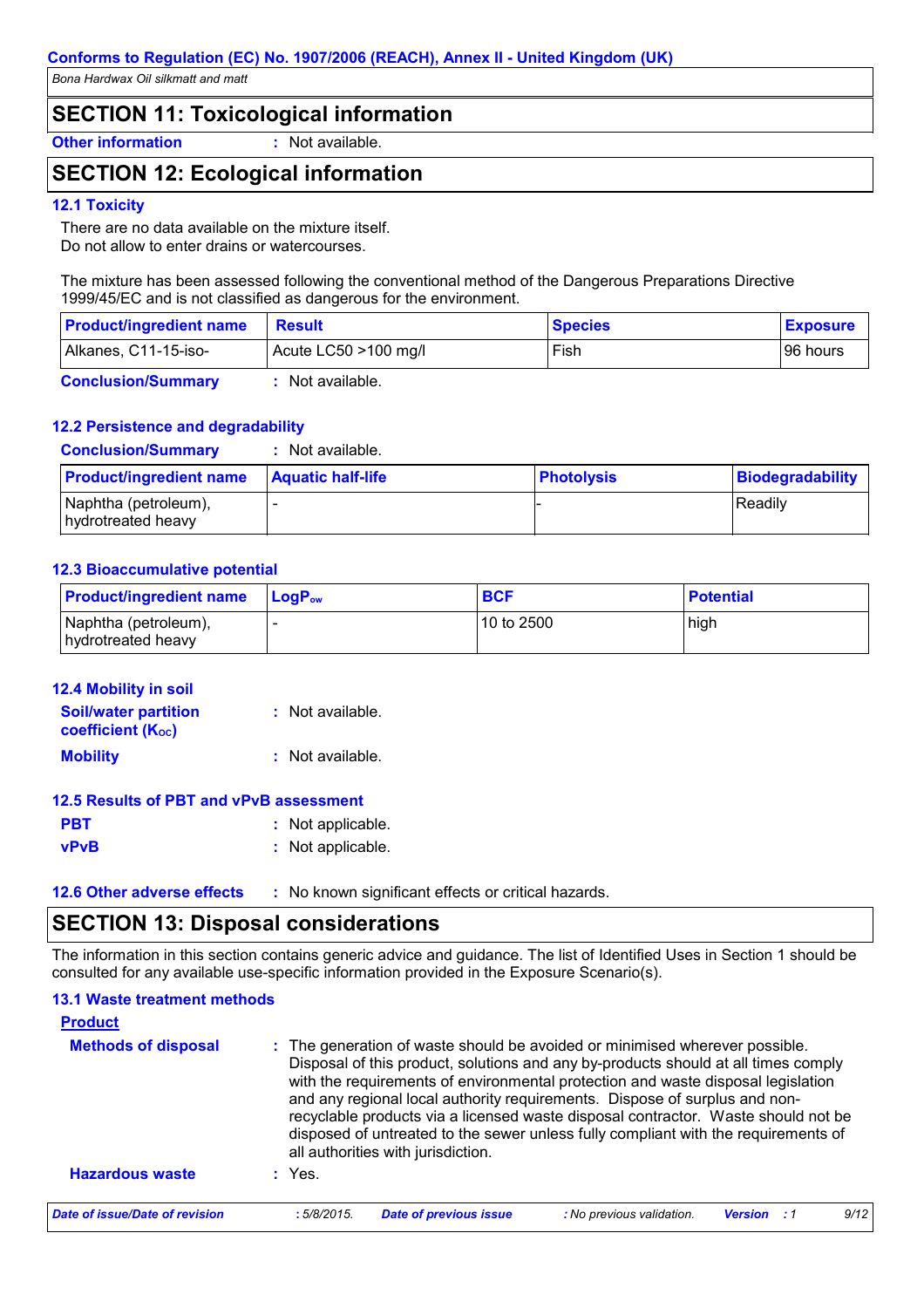### **SECTION 13: Disposal considerations**

| <b>Disposal considerations</b> | Do not allow to enter drains or watercourses.                                      |
|--------------------------------|------------------------------------------------------------------------------------|
|                                | Dispose of according to all federal, state and local applicable regulations.       |
|                                | If this product is mixed with other wastes, the original waste product code may no |
|                                | longer apply and the appropriate code should be assigned.                          |
|                                | For further information, contact your local waste authority.                       |

#### **European waste catalogue (EWC)**

The European Waste Catalogue classification of this product, when disposed of as waste, is:

| <b>Waste code</b>              | <b>Waste designation</b>                                                                                                                                                                                                                                                                                                                |                                                                                                                                                                                                                                                                                                                                              |  |
|--------------------------------|-----------------------------------------------------------------------------------------------------------------------------------------------------------------------------------------------------------------------------------------------------------------------------------------------------------------------------------------|----------------------------------------------------------------------------------------------------------------------------------------------------------------------------------------------------------------------------------------------------------------------------------------------------------------------------------------------|--|
| 08 01 11*                      | waste paint and varnish containing organic solvents or other dangerous substances                                                                                                                                                                                                                                                       |                                                                                                                                                                                                                                                                                                                                              |  |
| <b>Packaging</b>               |                                                                                                                                                                                                                                                                                                                                         |                                                                                                                                                                                                                                                                                                                                              |  |
| <b>Methods of disposal</b>     | when recycling is not feasible.                                                                                                                                                                                                                                                                                                         | : The generation of waste should be avoided or minimised wherever possible. Waste<br>packaging should be recycled. Incineration or landfill should only be considered                                                                                                                                                                        |  |
| <b>Disposal considerations</b> | : Using information provided in this safety data sheet, advice should be obtained from<br>the relevant waste authority on the classification of empty containers.<br>Empty containers must be scrapped or reconditioned.<br>Dispose of containers contaminated by the product in accordance with local or<br>national legal provisions. |                                                                                                                                                                                                                                                                                                                                              |  |
| <b>Type of packaging</b>       |                                                                                                                                                                                                                                                                                                                                         | European waste catalogue (EWC)                                                                                                                                                                                                                                                                                                               |  |
| <b>CEPE Paint Guidelines</b>   | 15 01 10*                                                                                                                                                                                                                                                                                                                               | packaging containing residues of or contaminated by<br>dangerous substances                                                                                                                                                                                                                                                                  |  |
| <b>Special precautions</b>     |                                                                                                                                                                                                                                                                                                                                         | : This material and its container must be disposed of in a safe way. Care should be<br>taken when handling emptied containers that have not been cleaned or rinsed out.<br>Empty containers or liners may retain some product residues. Avoid dispersal of<br>spilt material and runoff and contact with soil, waterways, drains and sewers. |  |

## **SECTION 14: Transport information**

|                                           | <b>ADR/RID</b>           | <b>ADN</b>               | <b>IMDG</b>    | <b>IATA</b>    |
|-------------------------------------------|--------------------------|--------------------------|----------------|----------------|
| 14.1 UN number                            | Not regulated.           | Not regulated.           | Not regulated. | Not regulated. |
| 14.2 UN proper<br>shipping name           | $\qquad \qquad$          | ۰                        |                |                |
| <b>14.3 Transport</b><br>hazard class(es) | $\overline{\phantom{0}}$ | $\overline{\phantom{0}}$ |                |                |
| 14.4 Packing<br>group                     |                          |                          |                |                |
| 14.5<br><b>Environmental</b><br>hazards   | No.                      | No.                      | No.            | No.            |
| <b>Additional</b><br>information          |                          |                          |                |                |

## **user**

**14.6 Special precautions for : Transport within user's premises: always transport in closed containers that are** upright and secure. Ensure that persons transporting the product know what to do in the event of an accident or spillage.

*Date of issue/Date of revision* **:** *5/8/2015. Date of previous issue : No previous validation. Version : 1 10/12*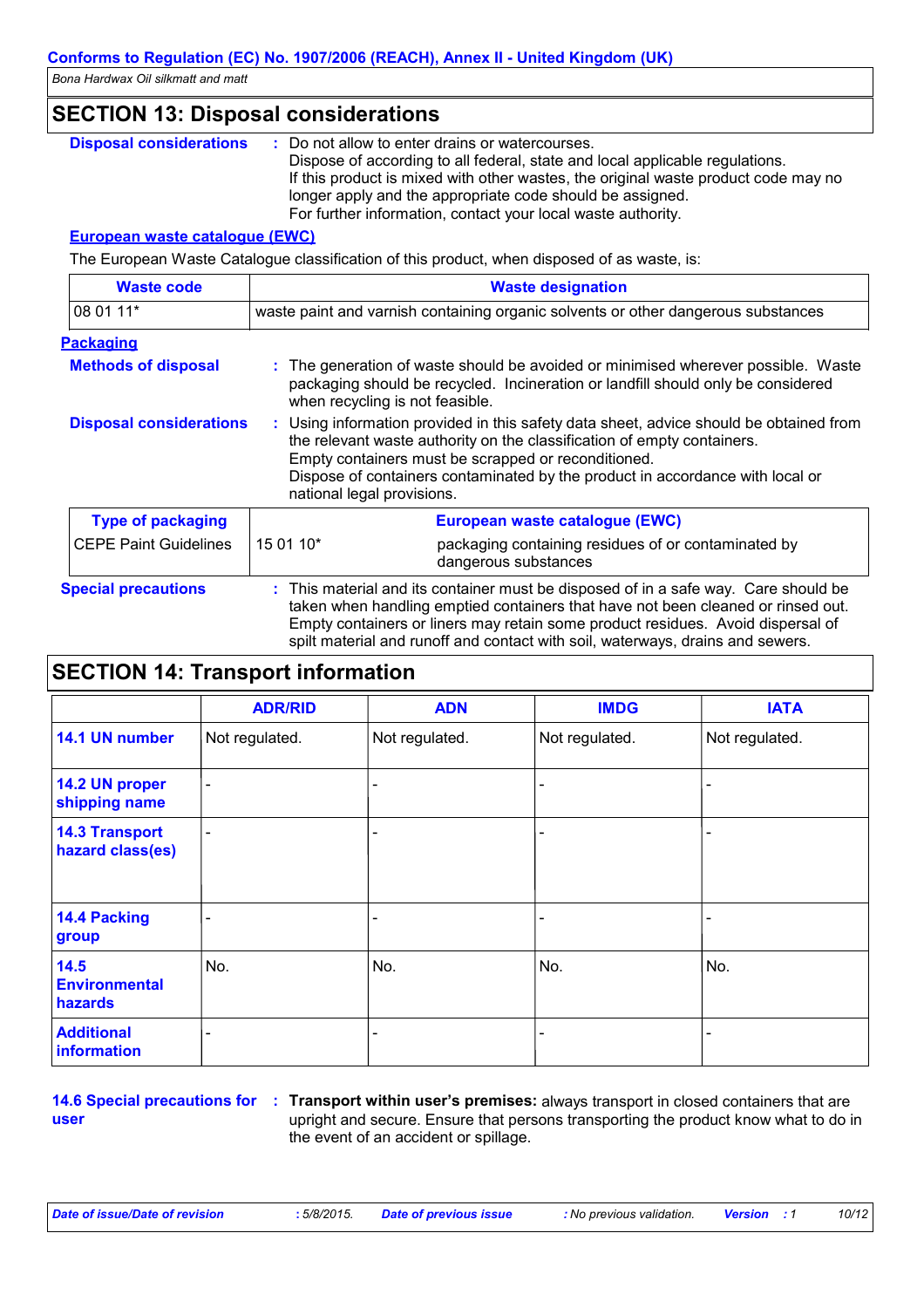## **SECTION 14: Transport information**

**14.7 Transport in bulk according to Annex II of MARPOL 73/78 and the IBC Code**

**:** Not available.

# **SECTION 15: Regulatory information**

| 15.1 Safety, health and environmental regulations/legislation specific for the substance or mixture |                   |                                                        |                                                                                                                                                                                                                                                              |                    |       |
|-----------------------------------------------------------------------------------------------------|-------------------|--------------------------------------------------------|--------------------------------------------------------------------------------------------------------------------------------------------------------------------------------------------------------------------------------------------------------------|--------------------|-------|
| EU Regulation (EC) No. 1907/2006 (REACH)                                                            |                   |                                                        |                                                                                                                                                                                                                                                              |                    |       |
| <b>Annex XIV - List of substances subject to authorisation</b>                                      |                   |                                                        |                                                                                                                                                                                                                                                              |                    |       |
| <b>Annex XIV</b>                                                                                    |                   |                                                        |                                                                                                                                                                                                                                                              |                    |       |
| None of the components are listed.                                                                  |                   |                                                        |                                                                                                                                                                                                                                                              |                    |       |
| <b>Substances of very high concern</b>                                                              |                   |                                                        |                                                                                                                                                                                                                                                              |                    |       |
| None of the components are listed.                                                                  |                   |                                                        |                                                                                                                                                                                                                                                              |                    |       |
| <b>Annex XVII - Restrictions : Not applicable.</b>                                                  |                   |                                                        |                                                                                                                                                                                                                                                              |                    |       |
| on the manufacture,<br>placing on the market                                                        |                   |                                                        |                                                                                                                                                                                                                                                              |                    |       |
| and use of certain                                                                                  |                   |                                                        |                                                                                                                                                                                                                                                              |                    |       |
| dangerous substances,                                                                               |                   |                                                        |                                                                                                                                                                                                                                                              |                    |       |
| mixtures and articles                                                                               |                   |                                                        |                                                                                                                                                                                                                                                              |                    |       |
| <b>Other EU regulations</b>                                                                         |                   |                                                        |                                                                                                                                                                                                                                                              |                    |       |
| <b>VOC</b>                                                                                          |                   |                                                        | : The provisions of Directive 2004/42/EC on VOC apply to this product. Refer to the                                                                                                                                                                          |                    |       |
|                                                                                                     |                   |                                                        | product label and/or technical data sheet for further information.                                                                                                                                                                                           |                    |       |
| <b>VOC for Ready-for-Use</b><br><b>Mixture</b>                                                      |                   | : $2004/42/EC - IIA/f: 700g/l (2010). \le 456g/l VOC.$ |                                                                                                                                                                                                                                                              |                    |       |
| <b>Europe inventory</b>                                                                             | : Not determined. |                                                        |                                                                                                                                                                                                                                                              |                    |       |
| <b>Seveso II Directive</b>                                                                          |                   |                                                        |                                                                                                                                                                                                                                                              |                    |       |
| This product is not controlled under the Seveso II Directive.                                       |                   |                                                        |                                                                                                                                                                                                                                                              |                    |       |
| <b>National requlations</b>                                                                         |                   |                                                        |                                                                                                                                                                                                                                                              |                    |       |
| <b>Industrial use</b>                                                                               |                   | to the use of this product at work.                    | : The information contained in this safety data sheet does not constitute the user's<br>own assessment of workplace risks, as required by other health and safety<br>legislation. The provisions of the national health and safety at work regulations apply |                    |       |
| <b>International regulations</b>                                                                    |                   |                                                        |                                                                                                                                                                                                                                                              |                    |       |
| <b>Chemical Weapon Convention List Schedules I, II &amp; III Chemicals</b>                          |                   |                                                        |                                                                                                                                                                                                                                                              |                    |       |
| Not listed.                                                                                         |                   |                                                        |                                                                                                                                                                                                                                                              |                    |       |
|                                                                                                     |                   |                                                        |                                                                                                                                                                                                                                                              |                    |       |
| <b>Montreal Protocol (Annexes A, B, C, E)</b>                                                       |                   |                                                        |                                                                                                                                                                                                                                                              |                    |       |
| Not listed.                                                                                         |                   |                                                        |                                                                                                                                                                                                                                                              |                    |       |
| <b>Stockholm Convention on Persistent Organic Pollutants</b>                                        |                   |                                                        |                                                                                                                                                                                                                                                              |                    |       |
| Not listed.                                                                                         |                   |                                                        |                                                                                                                                                                                                                                                              |                    |       |
| <b>Rotterdam Convention on Prior Inform Consent (PIC)</b>                                           |                   |                                                        |                                                                                                                                                                                                                                                              |                    |       |
| Not listed.                                                                                         |                   |                                                        |                                                                                                                                                                                                                                                              |                    |       |
|                                                                                                     |                   |                                                        |                                                                                                                                                                                                                                                              |                    |       |
| <b>UNECE Aarhus Protocol on POPs and Heavy Metals</b>                                               |                   |                                                        |                                                                                                                                                                                                                                                              |                    |       |
| Not listed.                                                                                         |                   |                                                        |                                                                                                                                                                                                                                                              |                    |       |
| <b>International lists</b>                                                                          |                   |                                                        |                                                                                                                                                                                                                                                              |                    |       |
| <b>National inventory</b>                                                                           |                   |                                                        |                                                                                                                                                                                                                                                              |                    |       |
| <b>Australia</b>                                                                                    | Not determined.   |                                                        |                                                                                                                                                                                                                                                              |                    |       |
| <b>Canada</b>                                                                                       | Not determined.   |                                                        |                                                                                                                                                                                                                                                              |                    |       |
|                                                                                                     |                   |                                                        |                                                                                                                                                                                                                                                              |                    |       |
| <b>Date of issue/Date of revision</b>                                                               | :5/8/2015.        | <b>Date of previous issue</b>                          | : No previous validation.                                                                                                                                                                                                                                    | <b>Version</b> : 1 | 11/12 |